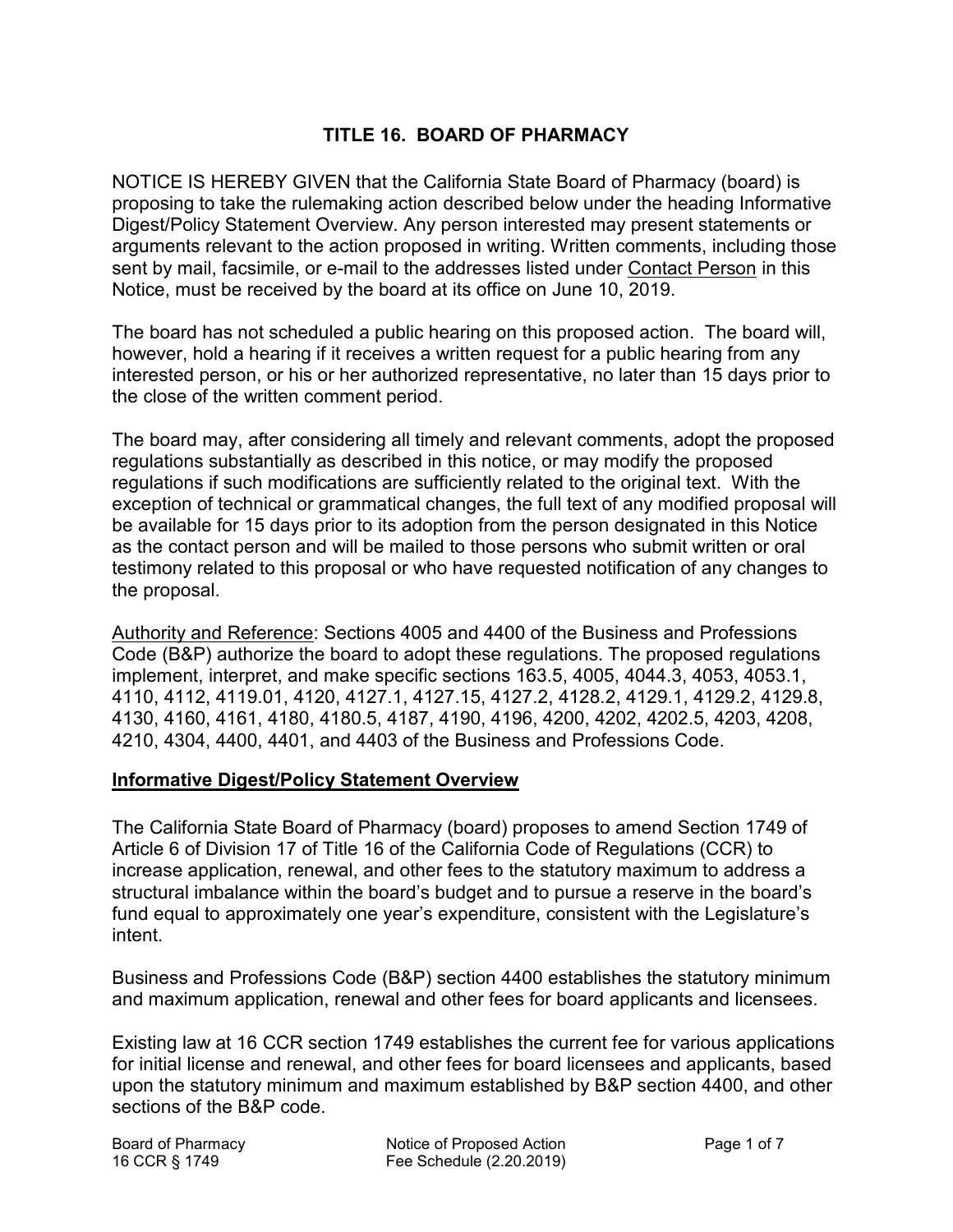Additionally, existing law at B&P section 4400(p) requires that the board seek to projections for future years. maintain a reserve in its fund equal to approximately one year's expenditures. This action provides specific information on the board's current fund condition as well as

The Department of Consumer Affairs (DCA) provides budgetary and fiscal administrative support to the board. According to the DCA, the board's expenditures have increased, on average, 11% each year. While revenue has increased significantly since FY 2016-17, it is not increasing at the same rate as board's expenditures. As a result, the board's reserve fund is quickly depleting and the board is unable to maintain a reserve fund equal to one year. It is estimated that by the end of FY 2019-20, the board's reserve fund will be negative. This structural imbalance is unsustainable without a fee increase. This proposal will increase the board's application, renewal, and other fees to address this issue and ensure that the board will be able to continue to meet its consumer protection mandate by allowing the board to continue its licensing and enforcement responsibilities.

## **Anticipated Benefits of the Proposed Regulations**

Protection of the public is the board's highest priority in exercising its licensing, regulatory and disciplinary functions. This proposal will ensure that the board has sufficient resources to maintain current operations to meet its consumer protection mandate and to slowly restore the Pharmacy Board Contingent Fund to meet the statutory mandate of seeking a reserve of one year's operating expenses. This allows the board to continue licensing, regulations and enforcement activities, which will ensure the health, safety, and welfare of California residents.

## **Consistency and Compatibility with Existing State Regulations**

During the process of developing these regulations and amendments, the Board conducted a search of similar regulations on this topic and concluded that these regulations are neither inconsistent nor incompatible with existing state regulations.

### **Fiscal Impact and Related Estimates**

### Fiscal Impact on Public Agencies Including Costs/Savings to State Agencies or Costs/Savings in Federal Funding to the State:

It is estimated that the proposed fee increase will result in an increase in ongoing annual revenue by approximately \$8.1 million beginning in FY 2020/21.

The board does not anticipate any impact on federal funding.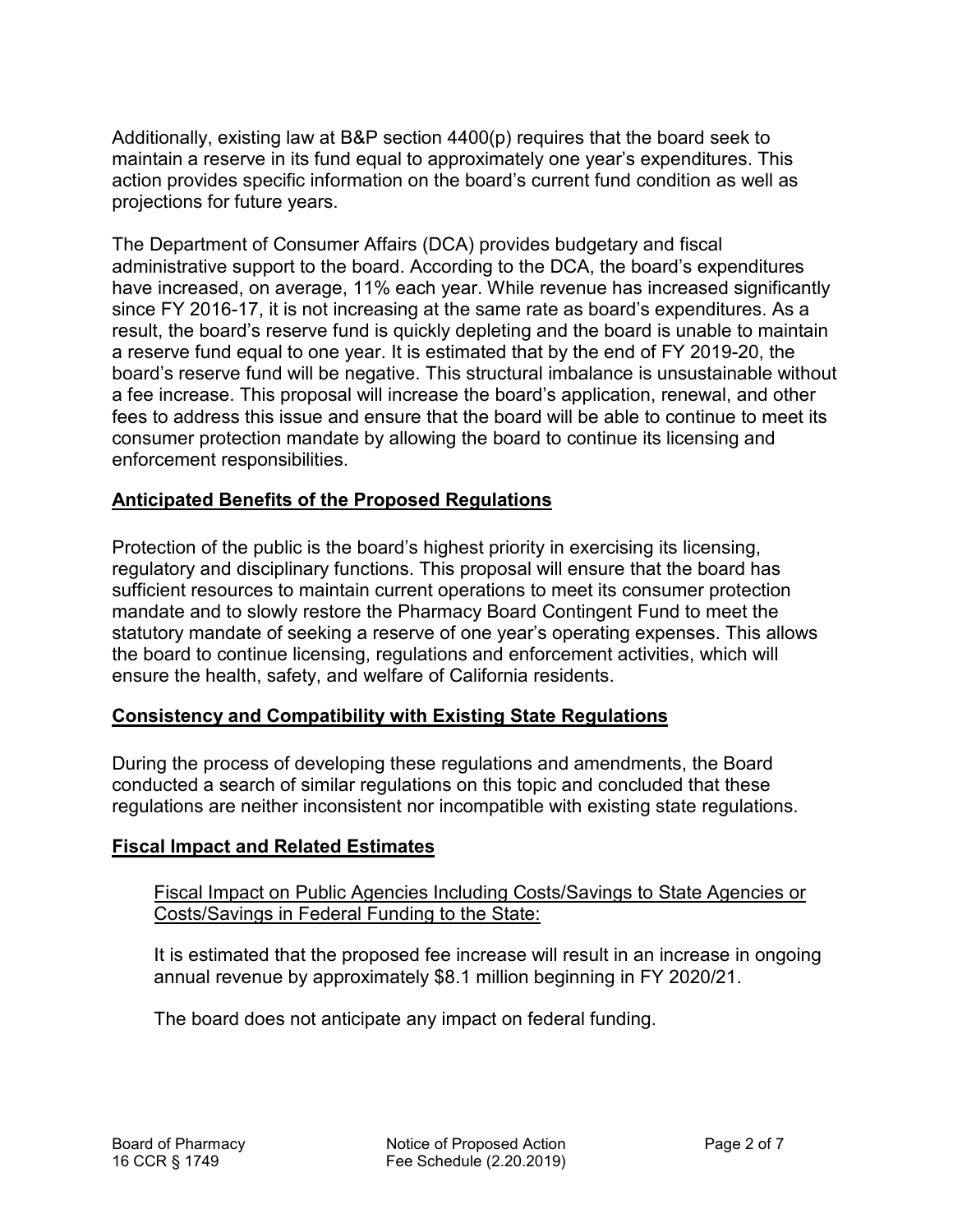This proposal does not impact any government owned business as by current law, government owned pharmacies, hospitals and clinics are exempt from paying licensure and renewal fees to the board.

 Nondiscretionary Costs/Savings to Local Agencies: None Local Mandate: None

#### Cost to Any Local Agency or School District for Which Government Code Sections 17500 – 17630 Require Reimbursement: None

### Business Impact:

 compete with businesses in other states, will not be significant. This Although the proposed action will directly affect businesses statewide, including small businesses, the board has made an initial determination that the adverse economic impact, including the ability of California businesses to determination is based on the fact that the pharmaceutical industry is a multibillion-dollar industry with annual revenue for the impacted licensing categories ranging from 3.6 million to 88 billion dollars.

### Cost Impact on Representative Private Person or Business:

 regulatory action would change fees for individuals and businesses as The Board of Pharmacy has made an initial determination that proposed detailed below:

## **Resident Pharmacy/Hospital or Remote Site Dispensing Pharmacy**

Application: \$520 (current) to \$570

Renewal: \$665 (current)/annually to \$930 annually

## **Nonresident Pharmacy**

 Renewal: \$665 (current)/annually to \$930 annually Application: \$520 (current) to \$570

### **Pharmacy Technician**

 Application: \$140 (current) to \$195 Renewal: \$140 (current)/biennial to \$195 biennial Delinquent Fee: \$70 (current) to \$97.50

### **Pharmacist**

Exam Application: \$260 (current) to \$285 Initial License Fee: \$195 (current) to \$215 Renewal: \$360 (current)/biennial to \$505 biennial

## **Resident Wholesaler or Resident Third-Party Logistics Provider**

Application: \$780 (current) to \$820

Renewal: \$780 (current)/annually to \$820 annually

Temporary: \$715 (No Change)

## **Hypodermic Needle and Syringe**

 Renewal: \$200 (current)/annually to \$280 annually Application: \$170 (current) to \$240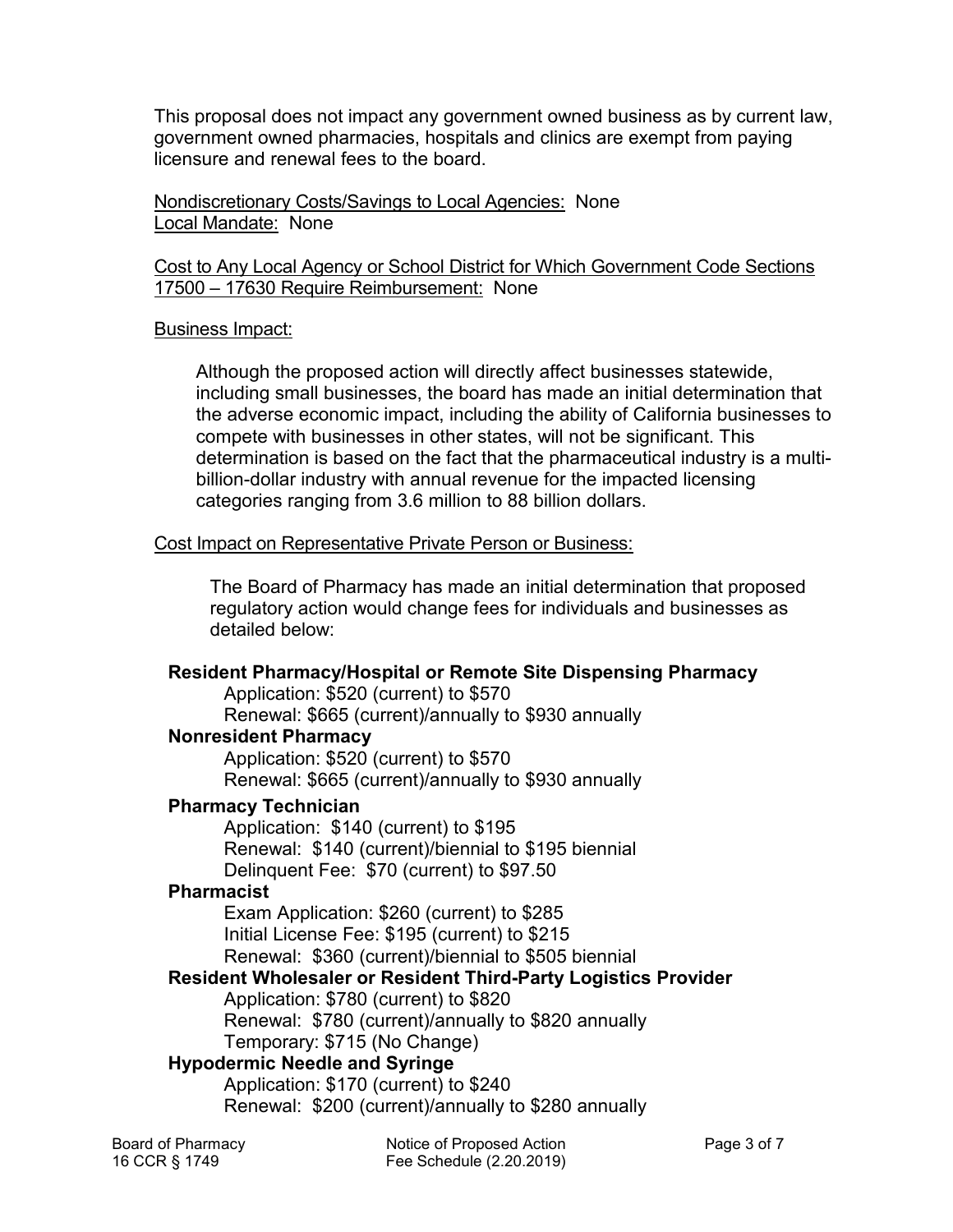Delinquent Fee: \$100 (current) to \$140

## **Designated Representative/Designated Representative-3PL/Designated Representative-Reverse Distributor/Designated Representative-VET**

 Application: \$150 (current) to \$210 Renewal: \$215 (current)/annually to \$300 annually

Delinquent Fee: \$107.50 (current) to \$150

#### **Nonresident Wholesaler or Nonresident Third-Party Logistics Provider** Application: \$780 (current) to \$820

Renewal: \$780 (current)/annually to \$820 annually

# **Pharmacy Intern**

Application: \$165 (current) to \$230

### **Reissuance of a License** due to a change in information (other than name change)

\$100 (current) to \$130

# **Clinic**

Application: \$520 (current) to \$570 Application: \$520 (current) to \$570<br>Renewal: \$325 (current)/annually to \$360 annually

# **Resident Compound Sterile Injectable Drug Products or Hospital Satellite Compounding Pharmacy**

 Renewal: \$1,325 (current)/annually to \$1,855 annually Application: \$1,645 (current) to \$2,305 Temporary License: \$550 (current) to \$715

# **Nonresident Sterile Compounding Pharmacy**

Application: \$2,380 (current) to \$3,335 Renewal: \$2,270 (current)/annually to \$3,180 annually Temporary License: \$550 (current) to \$715

# **Veterinary Food-Animal Drug Retailer**

 Renewal: \$330 (current)/annually to \$460 annually Application: \$435 (current) to \$610

# **Centralized Hospital Packaging Pharmacy**

 Renewal: \$805 (current)/annually to \$1,125 Application: \$820 (current) to \$1,150

# **Resident Outsourcing Facility**

Application: \$2,270 (current) to \$3,180 Renewal: \$1,325 (current)/annually to \$1,855

# **Nonresident Outsourcing Facility**

 Renewal: \$2,270 (current)/annually to \$3,180 annually Application: \$2,380 (current) to \$3,335

Temporary: \$715 (No Change)

# **Correctional Clinic**

 Delinquent Fee: \$150 (No Change) Application: \$520 (current) to \$570 Renewal: \$325 (current)/annually to \$360 annually

# **EMSADDS**

Application: \$100 (No Change) Renewal: \$100 annually (No Change) Board of Pharmacy **Example 2** Notice of Proposed Action **Page 4 of 7** 16 CCR § 1749 Fee Schedule (2.20.2019)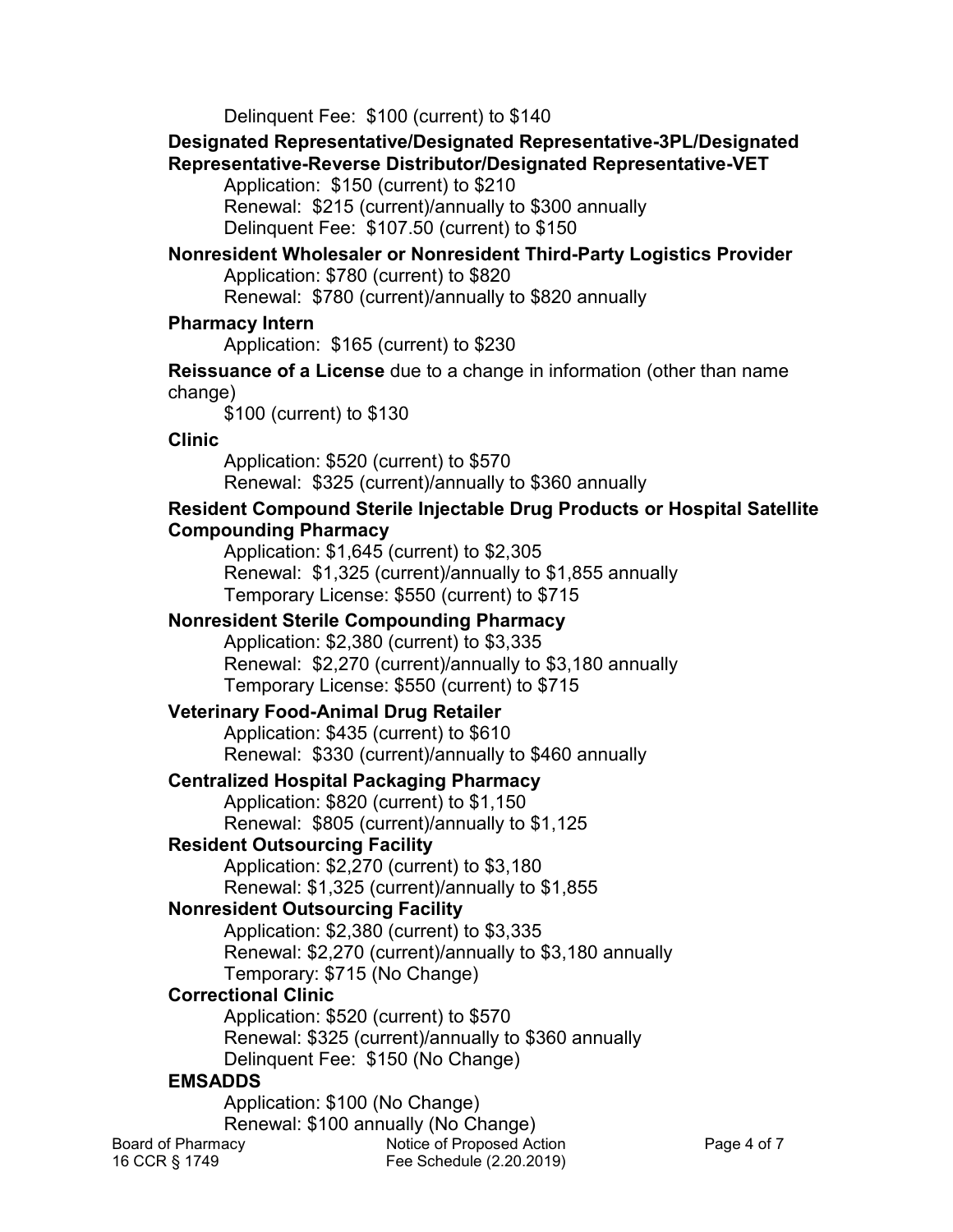Delinquent Fee: \$35 (No Change) Delinquent Fee: \$65 (No Change) **Co-location Clinic**  Application: \$750 (No Change) **Designated Paramedic** Application: \$140 (No Change) Renewal: \$140 biennial (No Change)

### Effect on Housing Costs: None

### **Effect on Small Business:**

 significant. This determination is based on the annual revenue for the impacted While the board does not have nor does it maintain data to define if any of its licensees are a "small business" as defined in Government Code section 11342.610, the board has made an initial determination that any adverse economic impact will not be licensing categories ranging from 3.6 million to 88 billion dollars, depending on the license type.

### **Results of Economic Impact Assessment/Analysis**:

#### Impact on Jobs/New Businesses:

The board concludes that it is:

 in California; and, (1) Unlikely that this proposal will create or eliminate any jobs within California; (2) Unlikely that this proposal will create new, or eliminate existing, businesses

(3) Unlikely that this proposal will expand businesses currently doing businesses within the state.

### Benefits of Regulation:

 operating expenses. The board has determined that this regulatory proposal benefits the health and welfare of California residents, worker safety, and the state's environment. Protection of the public is the board's highest priority in exercising its licensing, regulatory and disciplinary functions. This proposal will ensure that the board has sufficient resources to maintain current board operations to meets its consumer protection mandate and to slowly restore the Pharmacy Board Contingent Fund to meet the statutory mandate of a reserve of one year's

### **Consideration of Alternatives**

The board must determine that no reasonable alternative it considered to the regulation or that has otherwise been identified and brought to its attention would either be more effective in carrying out the purpose for which the action is proposed, would be as

Board of Pharmacy **Notice of Proposed Action** Page 5 of 7 16 CCR § 1749 Fee Schedule (2.20.2019)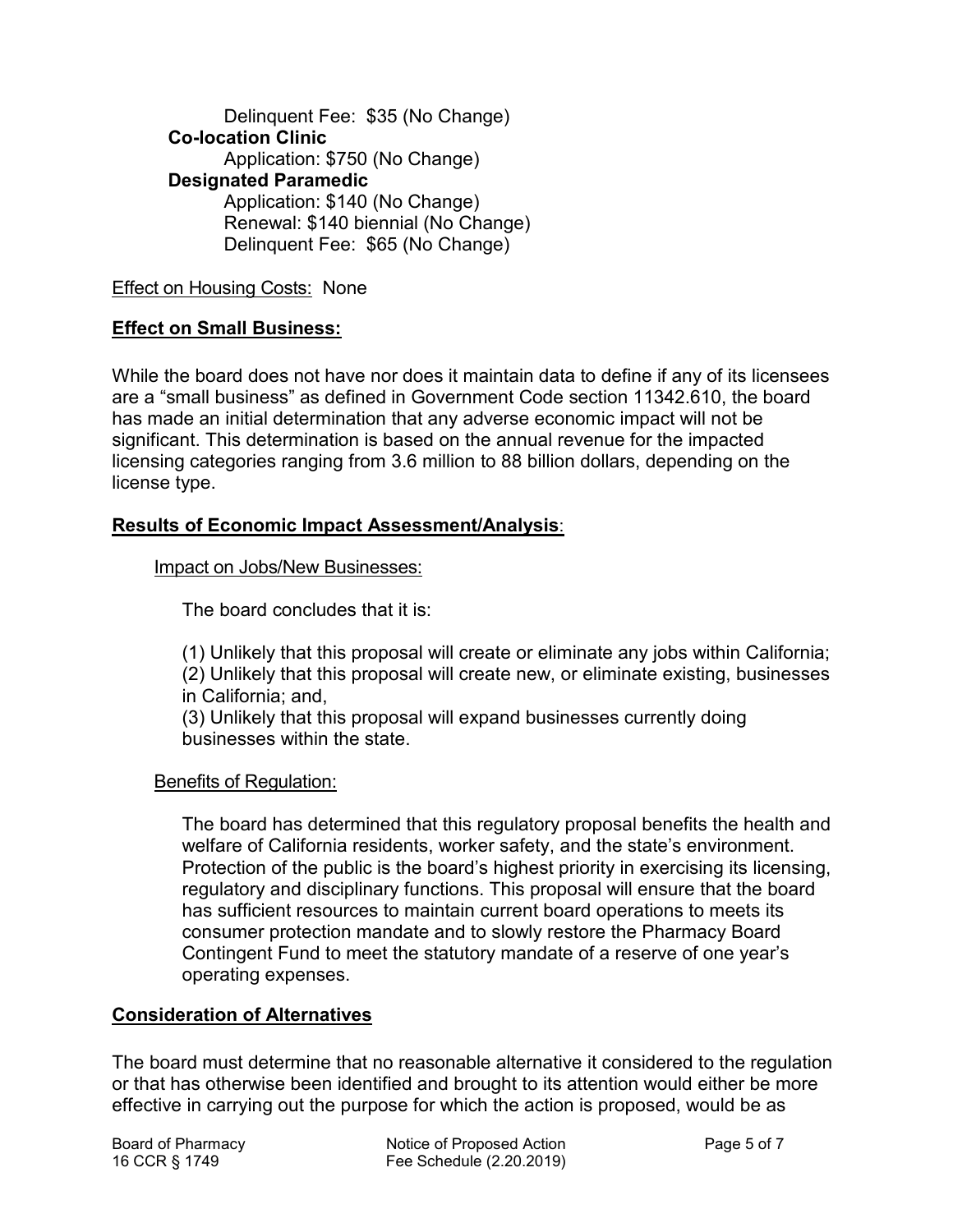effective and less burdensome to affected private persons than the proposal described in this Notice, or would be more cost effective to affected private persons and equally effective in implementing the statutory policy or other provision of law.

Any interested person may present statements or arguments in writing relevant to the above determinations at the address listed for the Contact Person during the written comment period.

### **Initial Statement of Reasons and Information**

 The Board of Pharmacy has prepared an initial statement of the reasons for the proposed action and has available all the information upon which the proposal is based.

# **Text of Proposal**

 incorporated by reference, and of the initial statement of reasons, and all of the information upon which the proposal is based, may be obtained upon request from the Board of Pharmacy at 1625 N. Market Blvd., N219, Sacramento, California 95834, or Copies of the exact language of the proposed regulations, and any document from the Board of Pharmacy's website at <http://www.pharmacy.ca.gov>.

## **Availability and Location of the Final Statement of Reasons and Rulemaking File**

All the information upon which the proposed regulations are based is contained in the rulemaking file which is available for public inspection by contacting the person named below.

 You may obtain a copy of the final statement of reasons once it has been prepared, by making a written request to the contact person named below or by accessing the website listed below.